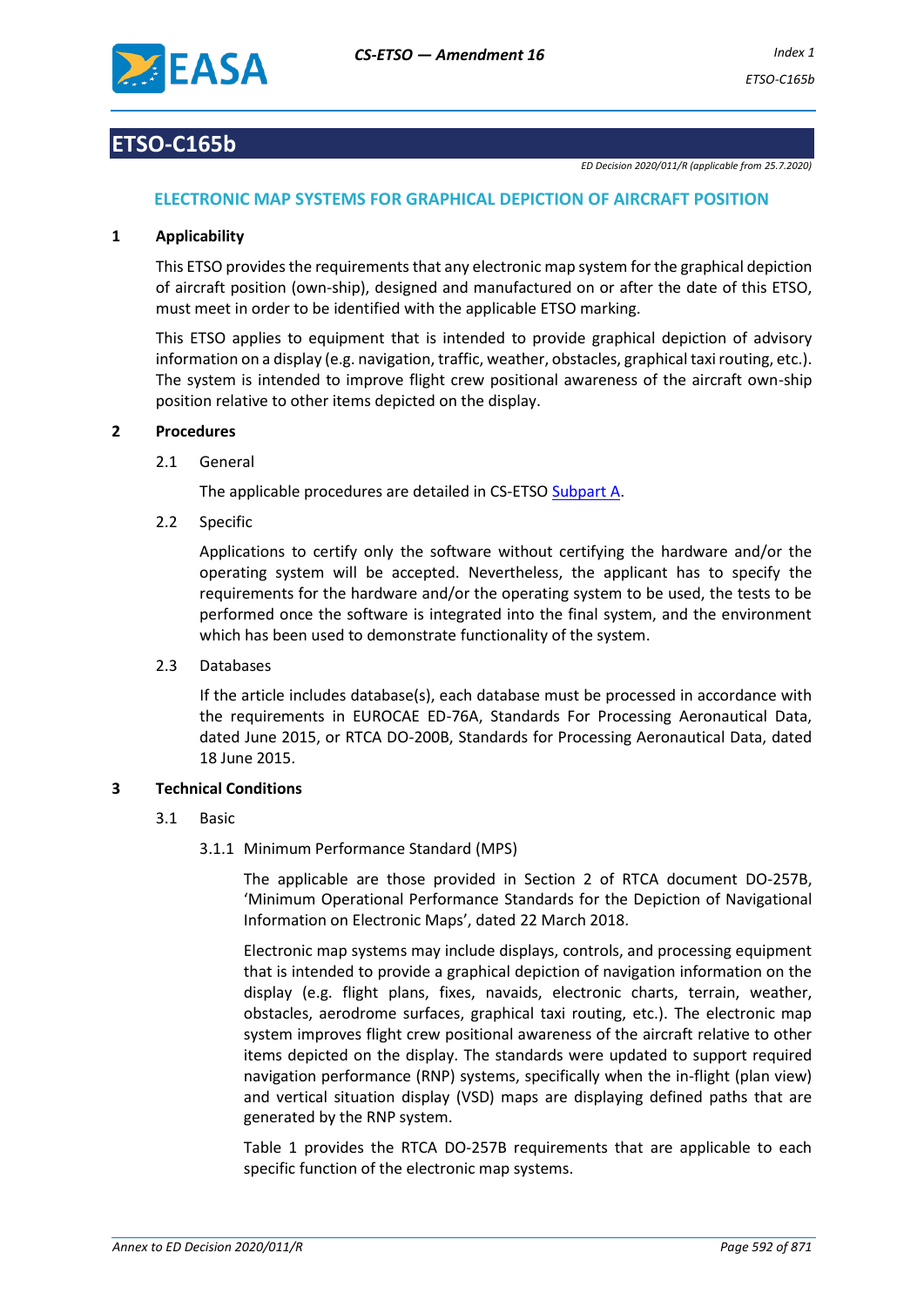

|                                                        | <b>Applicable Requirements Sections in RTCA DO-257B</b> |     |     |     |     |
|--------------------------------------------------------|---------------------------------------------------------|-----|-----|-----|-----|
| <b>Electronic Map System</b><br>functional description | 2.1                                                     | 2.2 | 2.3 | 2.4 | 2.5 |
| In flight (Plan View Display)                          | X                                                       | X   | X   |     |     |
| Aerodrome Moving Map<br>(AMM)                          | Χ                                                       | X   |     | X   |     |
| <b>Vertical Situation Display</b><br>(VSD)             | x                                                       |     |     |     | X   |
| Table 1                                                |                                                         |     |     |     |     |

Displays that are part of the electronic map system must also be approved in accordance with ETSO-C113().

3.1.2 Environmental Standard

See CS-ETSO, Subpart A, paragraph 2.1.

3.1.3 Software

See CS-ETSO, Subpart A, paragraph 2.2

3.1.4 Airborne Electronic Hardware

See CS-ETSO, Subpart A, paragraph 2.3

- 3.2 Specific
	- 3.2.1 Failure Condition Classification

See CS-ETSO, Subpart A, paragraph 2.4. RTCA DO-257B Section 2.1.8 defines the minimum failure condition classifications for the specific electronic map system functions that are summarised in Table 1, except for the loss of the aerodrome moving map display, which is a minor failure condition.

Failure of the functions defined in paragraph 3.1.1 of this ETSO for Electronic Map Systems used in flight and VSD equipment (airborne applications) have been determined to be a major failure condition for malfunctions causing the incorrect depiction of aircraft position (own-ship).

3.2.2 Documentation

Installation procedures and limitations must include:

- a description of the intended function of the electronic map system;
- a description of the data quality characteristics that are necessary for the electronic map system to perform its intended function (reference EUROCAE ED-76A Standards For Processing Aeronautical Data, dated June 2015, Section 2.3, or RTCA DO-200B, Standards for Processing Aeronautical Data, dated 18 June 2015, Section 2.3);
- a requirement to interface the electronic map system with a TSO or ETSOapproved global navigation satellite system (GNSS) sensor, which is the source of position input data;
- if applicable, a description of how the electronic map system with AMM meets the total system accuracy requirements of RTCA DO-257B, Section 2.4.1.1; and